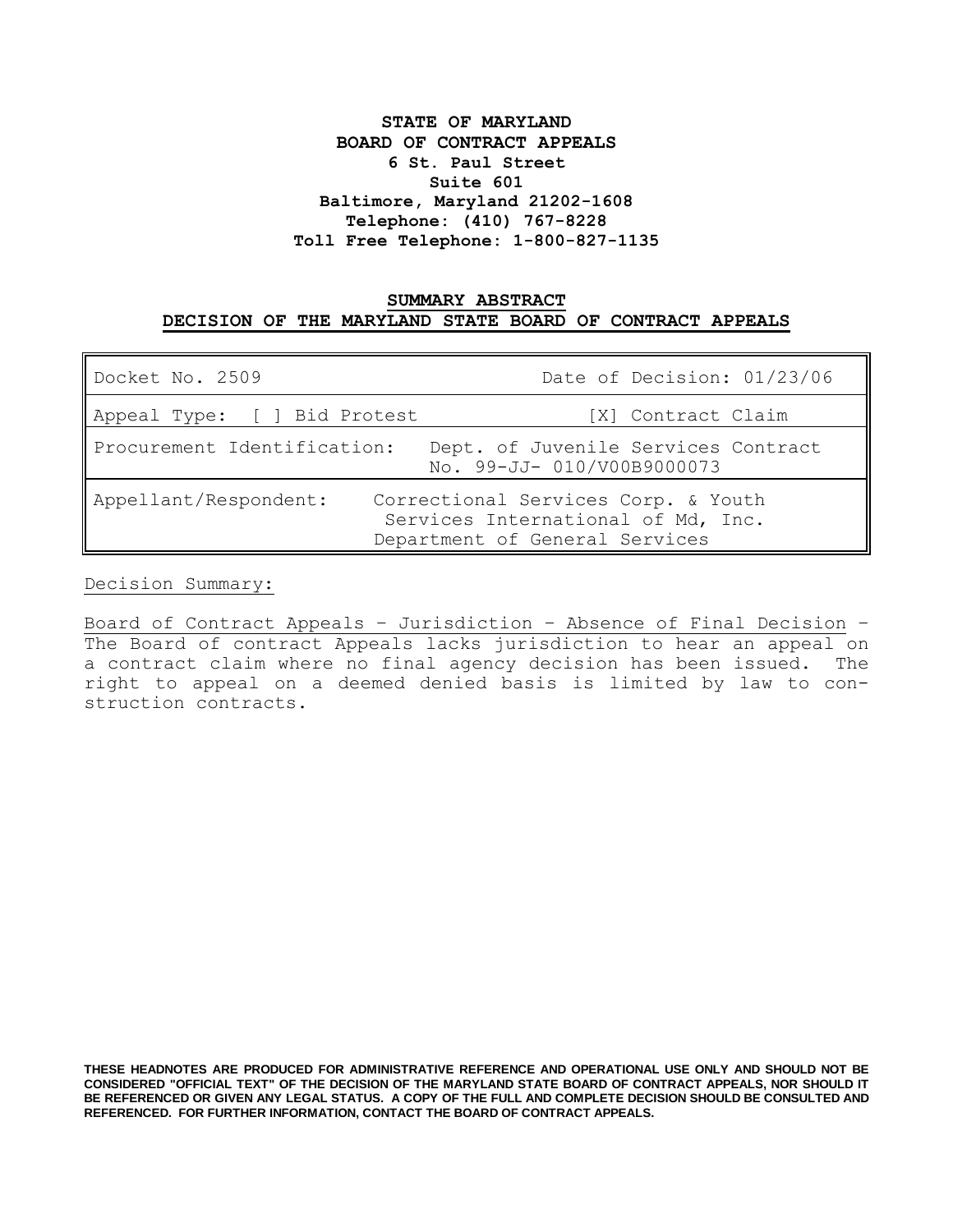## **BEFORE THE MARYLAND STATE BOARD OF CONTRACT APPEALS**

**In The Appeal of Correctional Services Corp. & Youth Services International of Md, Inc. Under Dept. of Juvenile Services ) Contract No. 99-JJ-010/V00B9000073 ) ) ) ) Docket No. MSBCA 2509 ) ) APPEARANCE FOR APPELLANT: Scott A. Livingston, Esq. Lydia B. Hoover, Esq. Rifkin, Livingston, Levitan & Silver, LLC**

**APPEARANCE FOR RESPONDENT**: **Robert T. Fontaine Assistant Attorney General Baltimore, Maryland**

**Greenbelt, Maryland**

# **OPINION BY CHAIRMAN HARRISON ON RESPONDENT'S MOTION TO DISMISS**

Respondent moves to dismiss the above captioned appeal on grounds that no Procurement Officer's final decision has been issued and thus this Board lacks jurisdiction. Alternatively, Respondent moves for dismissal on grounds that if Appellant's appeal was authorized on a deemed denied basis then the appeal was not timely filed. For the reasons that follow, we shall grant the motion to dismiss.

## **FINDINGS OF FACT**

1. On or about March 25, 1999, Appellant entered into the above captioned Contract with Respondent, the Department of Juvenile Services.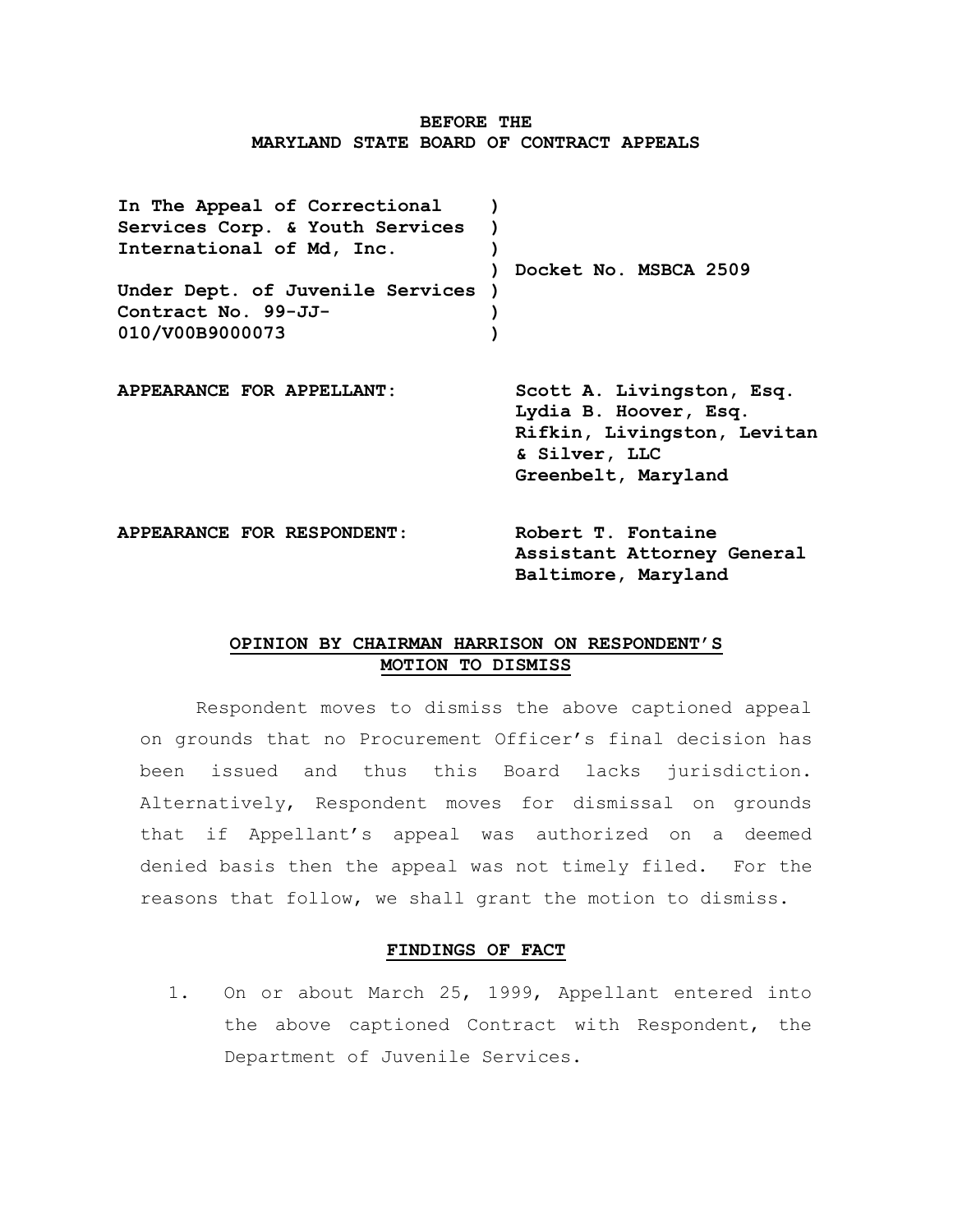2. The Contract called for certain work, namely operation of the Charles H. Hickey, Jr. School (School). The Contract contained Article 6, which provided, in part:

> The Procurement Officer shall render a written decision within 180 days of receipt of the Contractor's written claim, unless the Procurement Officer determines that a longer period is necessary to resolve the claim. If a decision is not issued within 180 days, the Procurement Officer shall notify the Contractor of the time within which a decision shall be rendered and the reasons for such time extension. The decision shall be furnished to the Contractor, by certified mail, return receipt requested, or by any other method that provides evidence of<br>receipt. The Procurement Officer's The Procurement Officer's decision shall be deemed the final action of the State.

- 3. In November, 2003, the Respondent issued a draft audit related to Appellant's cost of performance for the period of July 1, 2001 through November 30, 2002 (i.e., Fiscal Year 2002), and on December 19, 2003 the parties met to discuss the draft audit.
- 4. Appellant set forth its reasons for disagreement with the draft audit by letter dated January 23, 2004. However, by letter dated February 9, 2004, Respondent's Secretary wrote Appellant to inform it of his decision to reduce payments to Appellant in the amounts identified in the draft audit.
- 5. By letter dated February 12, 2004, Appellant claimed the Secretary's decision not to pay its Fiscal Year 2002 (FY02) invoices in full jeopardized the Appellant's ability to provide services at the

2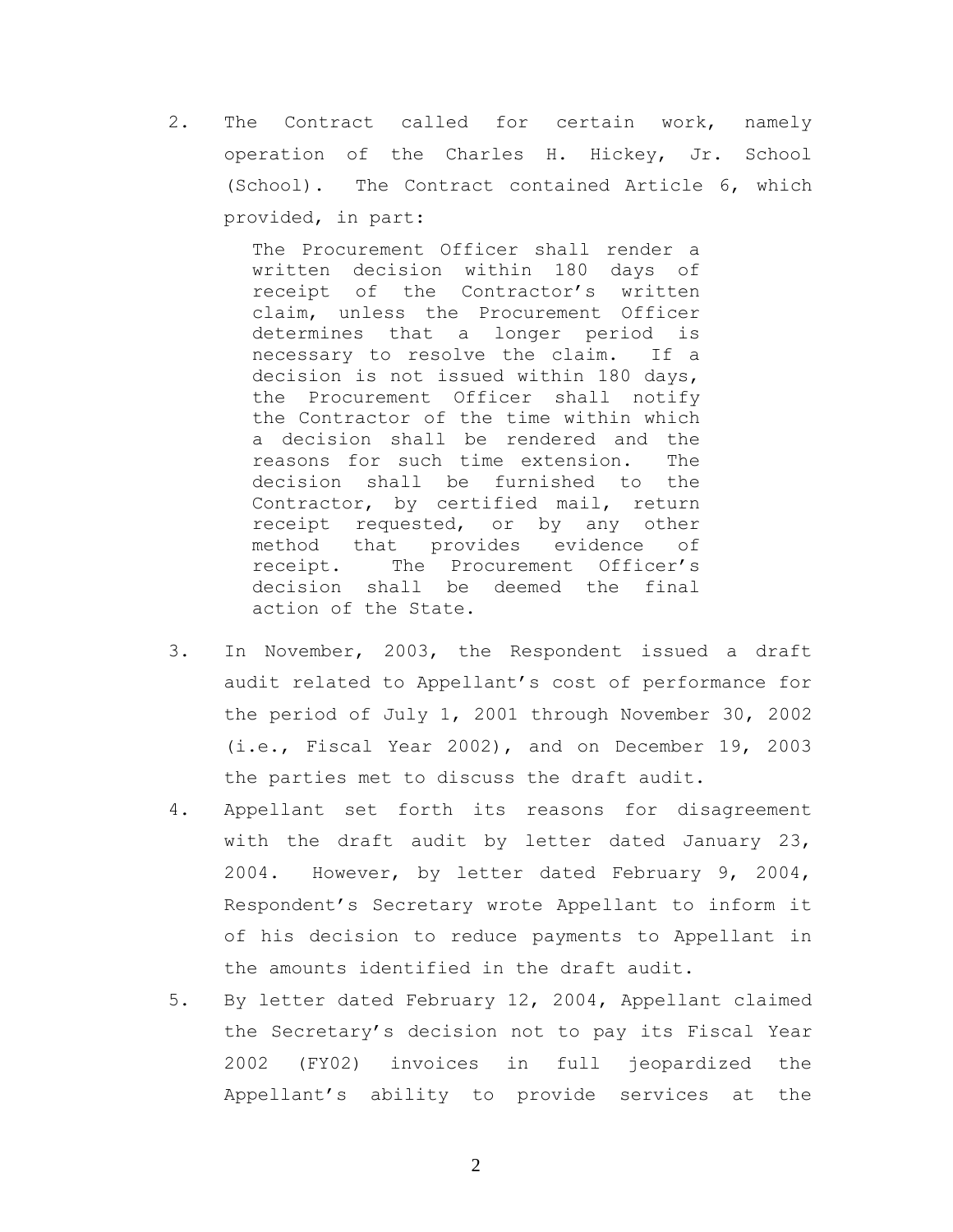facility, claimed the decision to withhold funds was improper and demanded full payment of its invoices. By letter dated February 18, 2004, Appellant formally notified Respondent of its claim for the amounts withheld from its invoices and requested a final decision by the Procurement Officer within 30 days.

- 6. On March 31, 2004, the Contract term expired, and the State resumed operation and management of the School.
- 7. On or about August 14, 2004, 180 days passed after the February 18, 2004 claim was filed. Also, by this time, there was no final decision of the Procurement Officer on the claim.
- 8. By letter dated December 15, 2004, Appellant requested an issuance of a final decision and advised the Procurement Officer that, if Respondent did not provide the Company with a final decision by December 31, 2004, it would consider the Respondent's inaction to be a rejection of the Appellant's claim and it would pursue the matter before the Maryland State Board of Contract Appeals.
- 9. By letter dated May 1, 2005, Appellant reiterated its belief that the Procurement Officer was required by the terms of the Contract to decide its claim within 180 days of submittal, and it repeated such belief by letter dated October 14, 2005.
- 10. Respondent's Procurement Officer responded to Appellant's October 14, 2005 letter, advising it that an audit was being conducted for the period of the Contract from July 1, 2001 to March 31, 2004 and that the time for issuance of a decision on the

3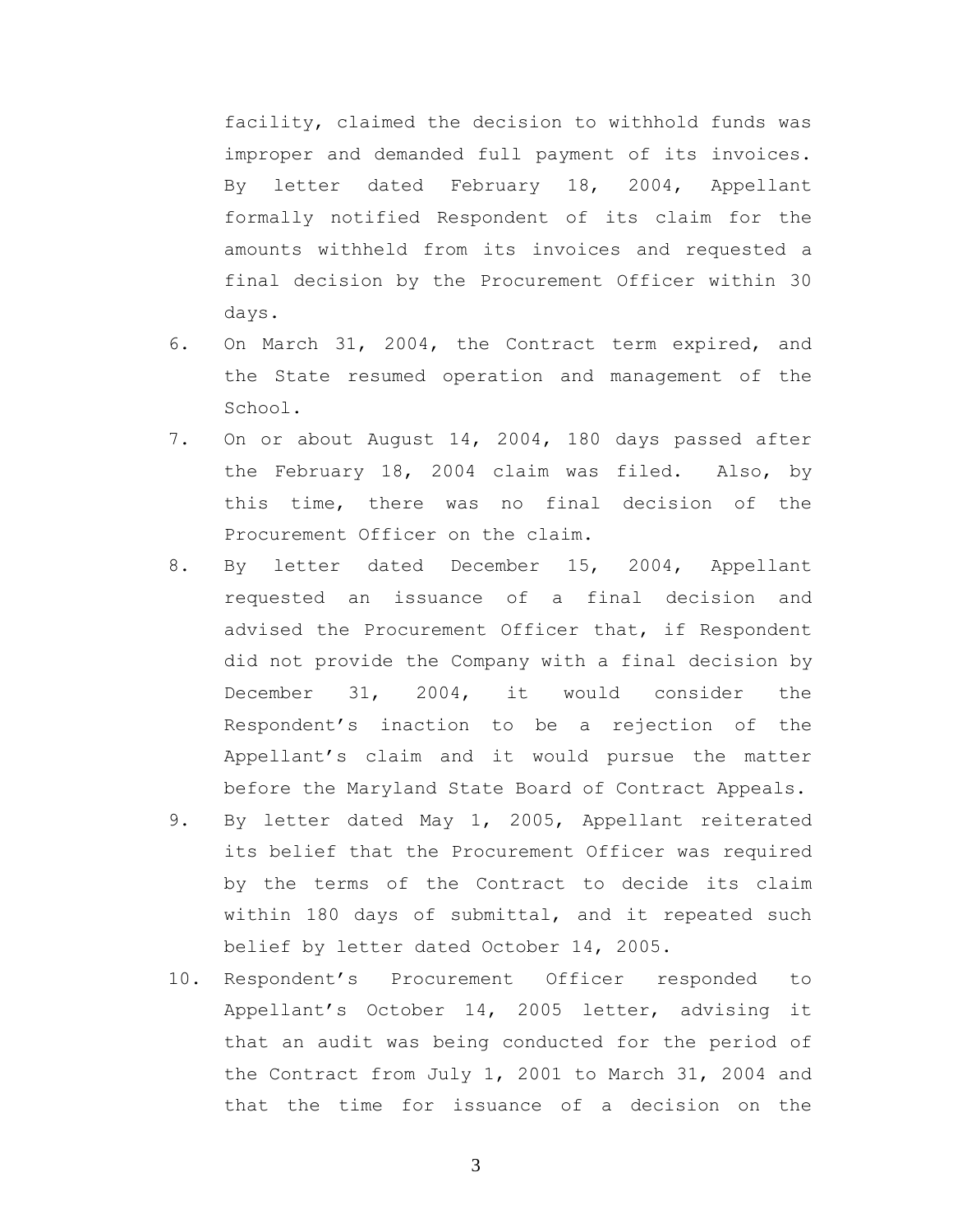claim was being extended, and further advising of the reasons therefor. $<sup>1</sup>$ </sup>

11. Appellant appealed to this Board from the absence of a decision on its February 18, 2004 claim related to FY02 on November 2, 2005, and on December 7, 2005 Respondent filed the instant Motion to Dismiss. As of the date of hearing on the Motion (January 17, 2006), no decision on Appellant's claim had been issued by Respondent.

#### **DECISION**

*Section 15-211* of the *State Finance and Procurement Article* (SFP) of the *Annotated Code of Maryland* provides in part that "[t]he Appeals Board shall have jurisdiction to hear and decide all issues arising from the final action of a unit … on a contract claim … ."

Appellant has appealed the presumed denial of its claim related to FY02 to this Board on a deemed denied basis. The Procurement Officer has allowed more than 180 days to lapse from the filing by Appellant of the FY02 claim. Thus, Appellant argues that its claim related to FY02 should be considered "deemed denied," giving this Board jurisdiction over its appeal therefrom. Respondent asserts in response, *citing* Maryland State Police v. Warwick Supply & Equipment Co., Inc., 330 Md. 474 (1993), that if the claim is deemed denied, then the Appellant's appeal is untimely because it did not file an appeal within 30 days of the  $180^{th}$  day.

 $1$  The time for issuance of a decision was subsequently extended by the Procurement Officer by letter dated December 7, 2005 and (as a result of the instant Motion) by letter dated December 23, 2005.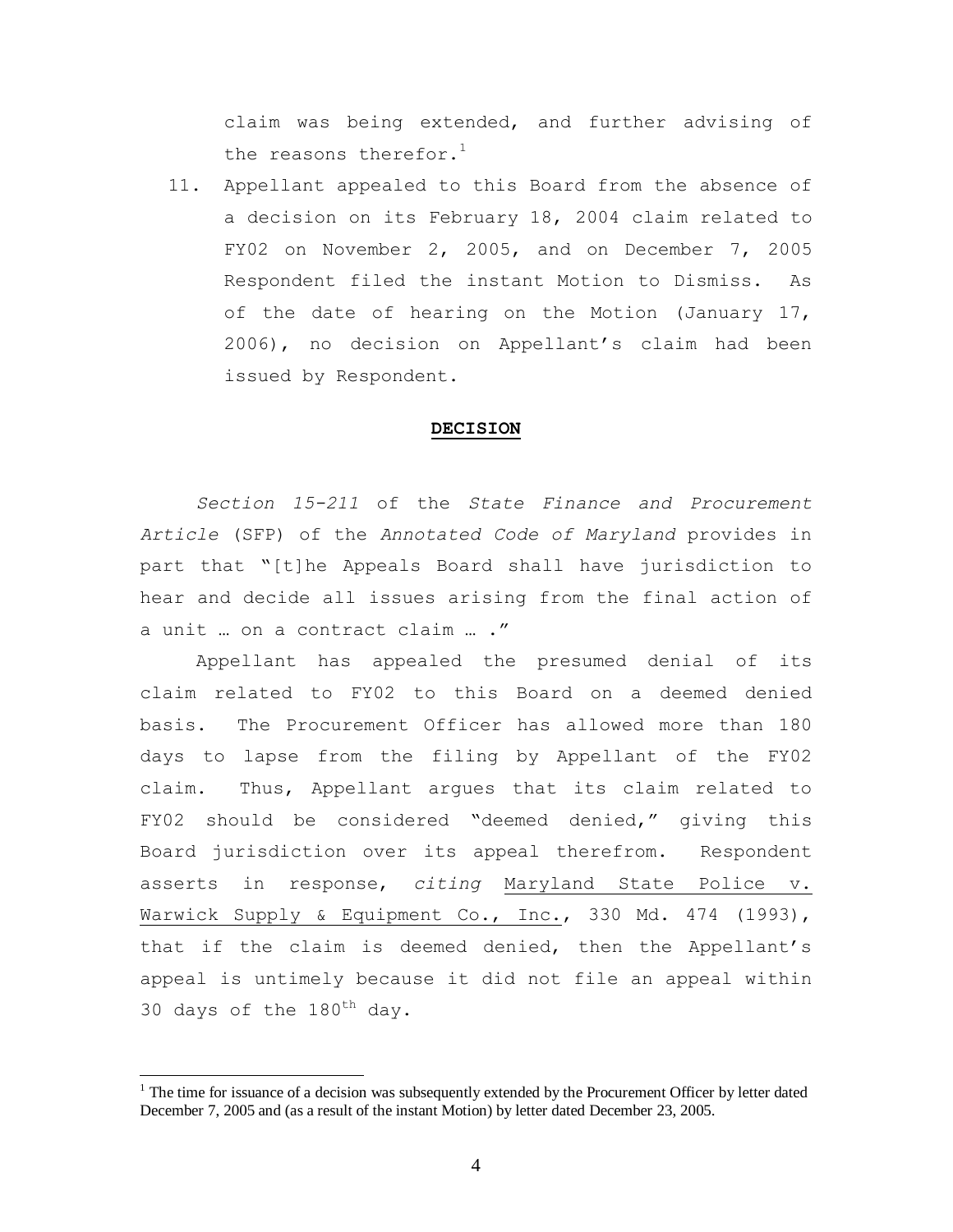While the General Procurement Law specifically authorizes the concept of a "deemed denial" in a construction contract claim, there is no statutory obligation imposed on a procurement officer to issue the decision within 180 days for a nonconstruction contract, such as the instant Contract. Compare *SFP § 15-219(g)(2)* and *SFP § 15-218*. There is a provision in the instant Contract as set forth above requiring the issuance of a final decision within 180 days of receipt of the Contractor's written claim unless the Procurement Officer determines that a longer time period is necessary to resolve the claim. The Contract provision, however, may not create a right to appeal on a deemed denied basis when the General Procurement Law limits such right to construction contracts. This is not a construction contract. This is a contract involving the provision of services to operate the School. Therefore, the right to appeal to this Board will only arise upon the issuance of a final decision on Appellant's claim which has yet to occur.

This Board was established to hear and decide all appeals arising from the final action of a unit of State government. Appellant argues that the alleged unreasonable failure to issue a decision means this Board should deem the claim denied and ripe for appeal. We decline to do so assuming *arguendo* that the Procurement Officer herein has not reasonably extended the 180 days as permitted by the Contract provision set forth above. Such action is simply not authorized by the General Procurement Law. Herein there is no final action by Respondent on Appellant's claim from which to base an appeal. The Board thus lacks jurisdiction over the appeal.

5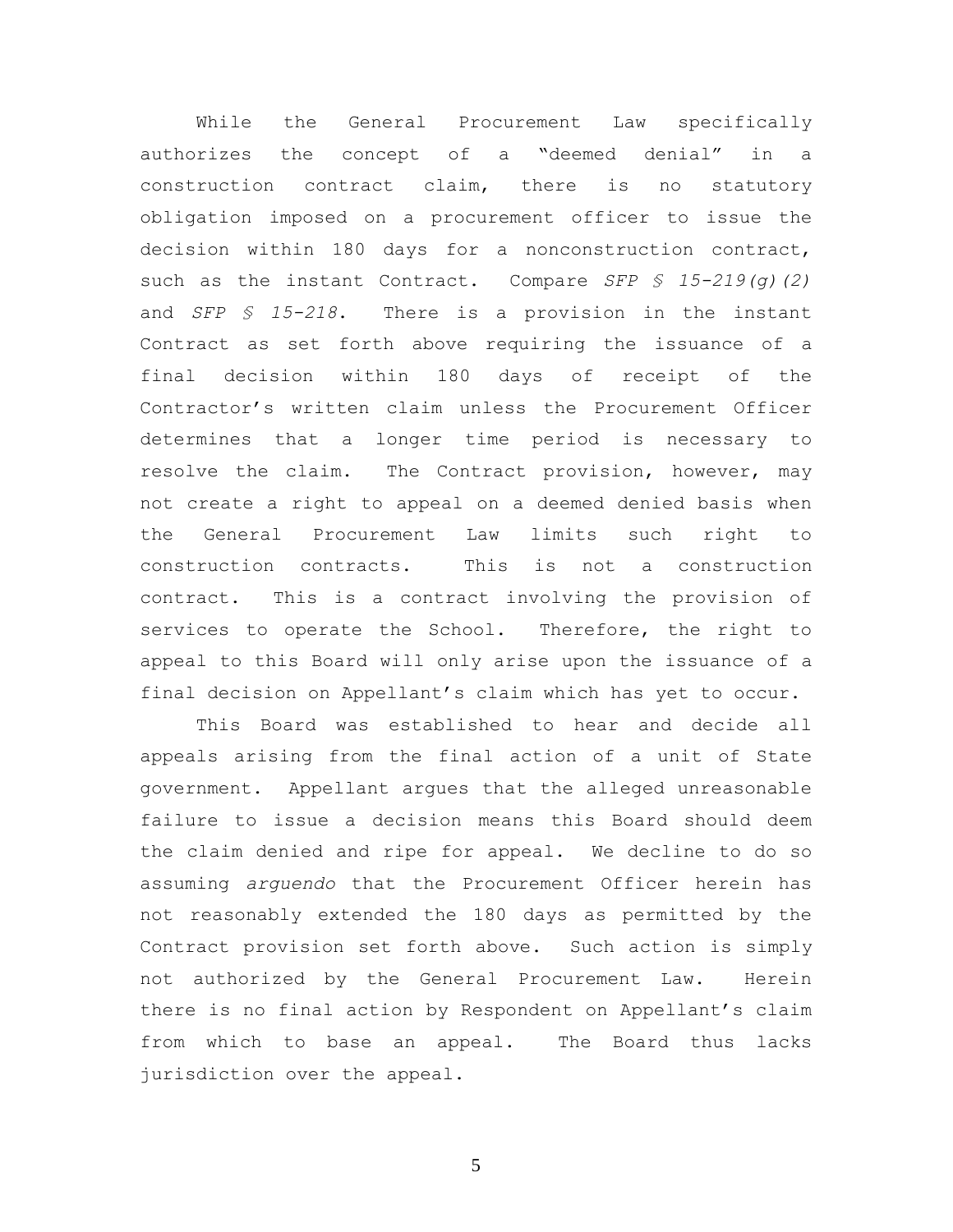Accordingly, the Motion is granted, and the appeal is dismissed for lack of jurisdiction.

Wherefore, it is Ordered this and day of January, 2006 that the appeal is dismissed for lack of jurisdiction.

Dated: \_\_\_\_\_\_\_\_\_\_\_\_\_\_\_\_\_\_\_\_\_\_\_\_\_\_\_\_\_

Robert B. Harrison III Chairman

 $\frac{1}{2}$  , and the set of the set of the set of the set of the set of the set of the set of the set of the set of the set of the set of the set of the set of the set of the set of the set of the set of the set of the set

 $\frac{1}{2}$  , and the set of the set of the set of the set of the set of the set of the set of the set of the set of the set of the set of the set of the set of the set of the set of the set of the set of the set of the set

Michael W. Burns Board Member

Michael J. Collins Board Member